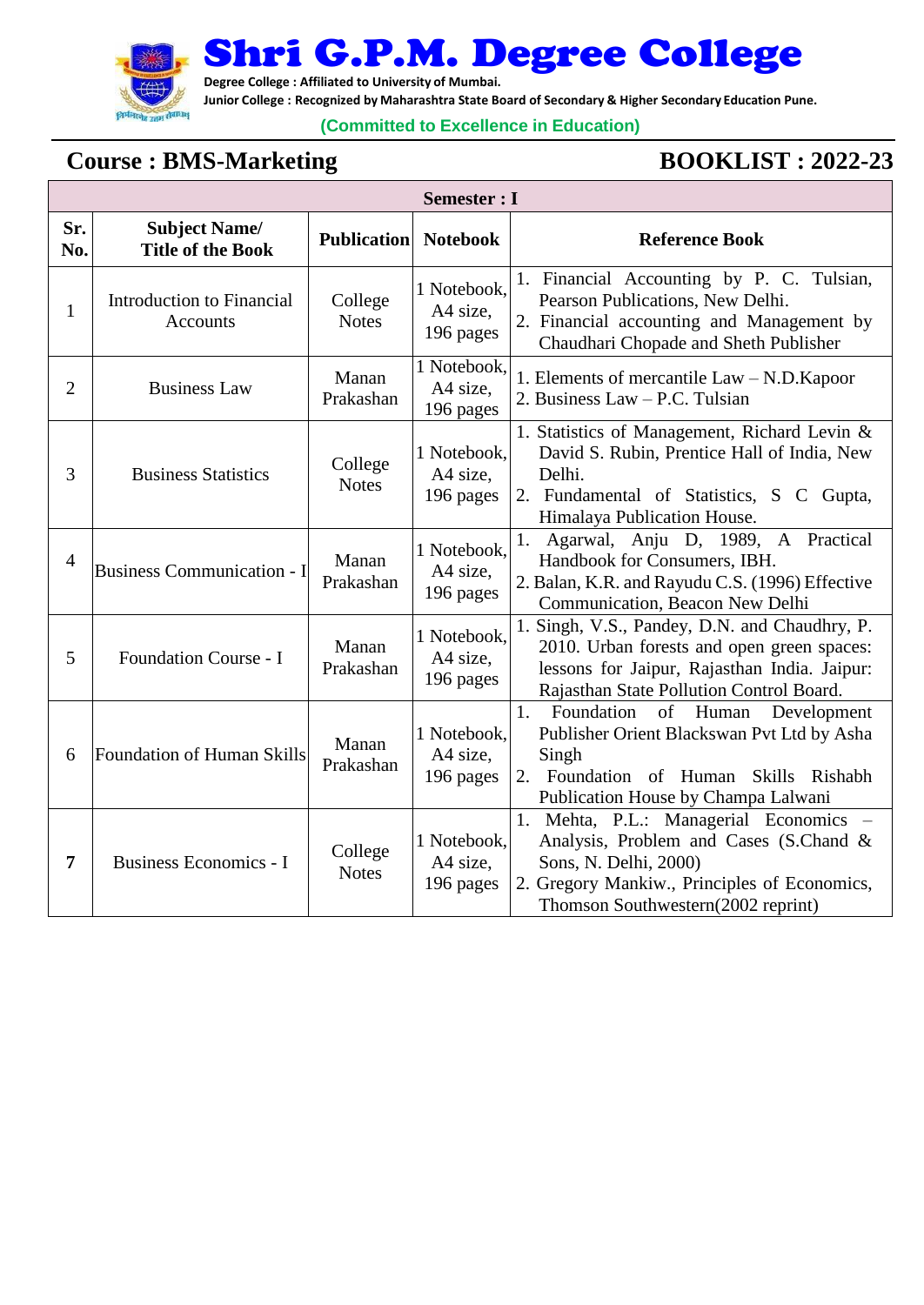|                | <b>Semester</b> : II                             |                    |                                      |                                                                                                                                                                                                          |  |  |  |
|----------------|--------------------------------------------------|--------------------|--------------------------------------|----------------------------------------------------------------------------------------------------------------------------------------------------------------------------------------------------------|--|--|--|
| Sr.<br>No.     | <b>Subject Name/</b><br><b>Title of the Book</b> | <b>Publication</b> | <b>Notebook</b>                      | <b>Reference Book</b>                                                                                                                                                                                    |  |  |  |
| $\mathbf{1}$   | Principles of Marketing                          | Manan<br>Prakashan | A4 size,<br>196 pages                | 1 Notebook, 1. Kotlar, Philip, Marketing Management,<br>Prentice-Hall, New Delhi<br>2. Pillai R S, Bagavathi, Modern Marketing                                                                           |  |  |  |
| $\mathfrak{2}$ | <b>Industrial Law</b>                            | Manan<br>Prakashan | 1 Notebook,<br>A4 size,<br>196 pages | 1. Labour and Industrial Laws, P.K.Padhi,<br><b>Eastern Economy Edition</b><br>2. Industrial Law, Mr N.D. Kapoor, Sultan<br>Chand                                                                        |  |  |  |
| 3              | <b>Business Mathematics</b>                      | Manan<br>Prakashan | 1 Notebook,<br>A4 size,<br>196 pages | 1. Business Mathematics by Dr Amarnath<br>Dikshit & Dr Jinendra Kumar Jain<br>2. Mathematics for Economics and Finance,<br>Martin Anthony, Norman Biggs, Cambridge<br>low price editions, 2000           |  |  |  |
| 4              | <b>Business Communication -</b><br>$\mathbf{H}$  | Manan<br>Prakashan | 1 Notebook,<br>A4 size,<br>196 pages | Agarwal, AnjuD<br>$(1989)$ A<br>Practical<br>1.<br>Handbook for Consumers, IBH<br>2. Balan, K.R. and Rayudu C.S. (1996) Effective<br>Communication, Beacon New Delhi                                     |  |  |  |
| 5              | Foundation Course - II                           | Manan<br>Prakashan | 1 Notebook,<br>A4 size,<br>196 pages | 1. Singh, V.S., Pandey, D.N. and Chaudhry, P.<br>2010. Urban forests and open green spaces:<br>lessons for Jaipur, Rajasthan India. Jaipur:<br>Rajasthan State Pollution Control Board                   |  |  |  |
| 6              | <b>Business Environment</b>                      | Manan<br>Prakashan | 1 Notebook,<br>A4 size,<br>196 pages | 1. Kumar, P. 2009. Assessment of economic<br>drivers of land-use<br>change in urban<br>ecosystems of Delhi, India. AMBIO: A<br>Journal of the Human Environment, 38: 35-<br>39. Nagendra, H., Sudhira, H |  |  |  |
| 7              | Principles of Management                         | Manan<br>Prakashan | A4 size,<br>196 pages                | 1 Notebook, 1. P.L. Gangopadhyay, Nimai Bagchi-Dey<br><b>Book Concern</b><br>2. Dr. J. Jayasankar Margham Publication                                                                                    |  |  |  |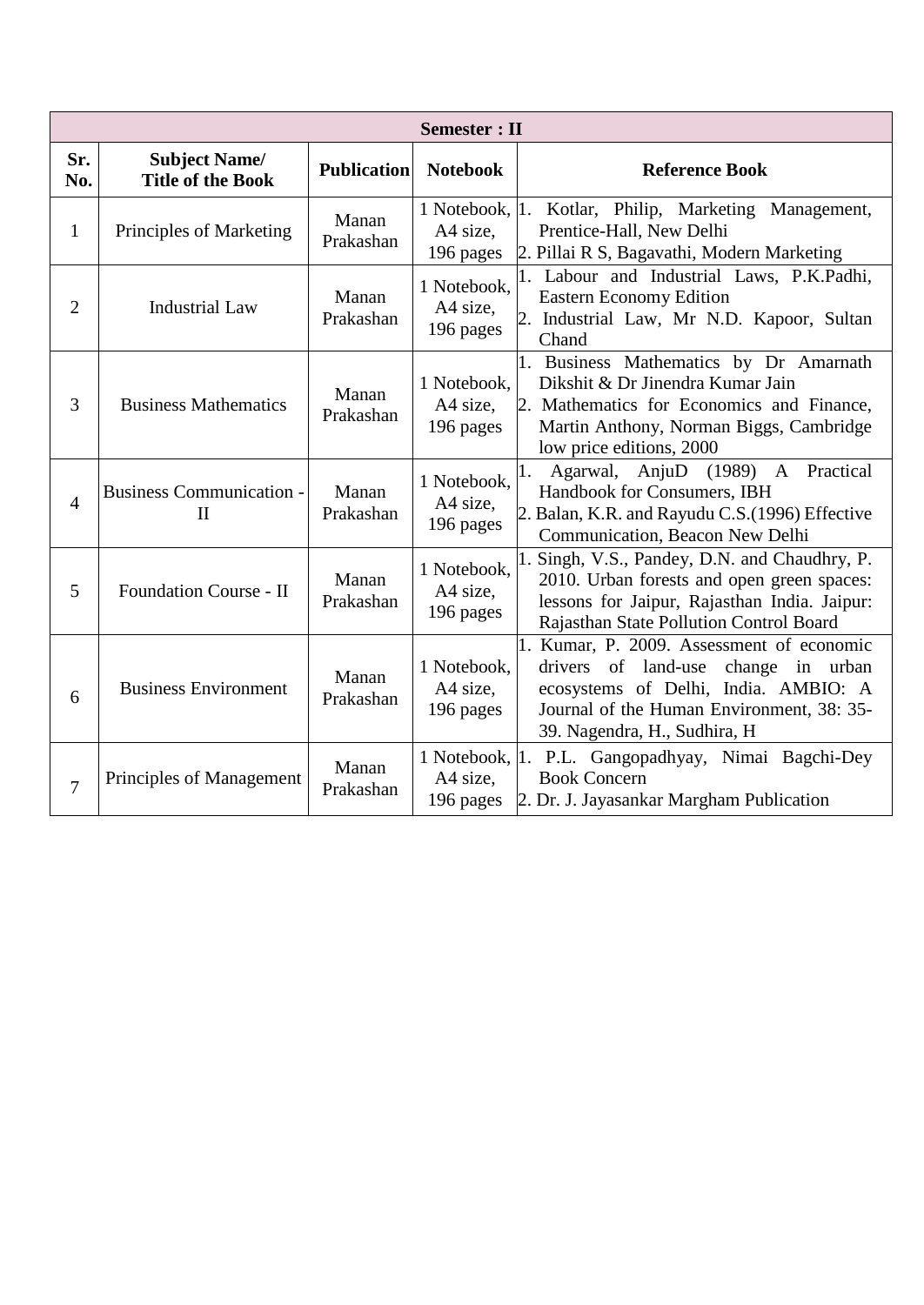|                | <b>Semester: III</b>                                         |                         |                                      |                                                                                                                                                                                                                                                                             |  |  |
|----------------|--------------------------------------------------------------|-------------------------|--------------------------------------|-----------------------------------------------------------------------------------------------------------------------------------------------------------------------------------------------------------------------------------------------------------------------------|--|--|
| Sr.<br>No.     | <b>Subject Name/</b><br><b>Title of the Book</b>             | <b>Publication</b>      | <b>Notebook</b>                      | <b>Reference Book</b>                                                                                                                                                                                                                                                       |  |  |
| 1              | <b>Consumer Behaviour</b>                                    | Rishabh<br>Publication  | 1 Notebook,<br>A4 size,<br>196 pages | 1. Eleventh Edition consumer Behaviour by<br>Leon G. Shiffman / Joseph Wisenblit, S.<br>Ramesh Kumar<br>2. Consumer Behaviour- Dr Mittal. Dr<br>Agarwal-Sanjeeva                                                                                                            |  |  |
| $\overline{2}$ | Advertising                                                  | Vipul<br>Publication    | 1 Notebook,<br>A4 size,<br>196 pages | 1. Advertising by Daniel Yadin, Frank Jefkins<br>School of public relations & Frank Jefkins<br>4th edition Publisher Pearson Education<br>India.<br>2. Advertising, Sales & Promotion by<br>Chunawalla, S. A. Publisher-Himalaya<br><b>Publishing House</b>                 |  |  |
| 3              | Information Technology in<br>Business Management - I         | Vipul<br>Publication    | 1 Notebook,<br>A4 size,<br>196 pages | 1. Information Technology for Management,<br>6 <sup>th</sup> Edition by Efraim Turban, Dorothy<br>Leidner, Ephraim Mclean, James Wetherbe<br>(Ch1, Ch2)<br>2. Microsoft Office Professional 2013 Step by<br>Step by Beth Melton, Mark Dodge, Echo<br>Swinford, Andrew Couch |  |  |
| $\overline{4}$ | <b>Foundation Course</b><br>(Environment<br>Management) -III | Sheth<br>Publication    | 1 Notebook,<br>A4 size,<br>196 pages | 1. Biju, M.R. Human Rights in a Developing<br>Society; Mittal Publications, New Delhi,<br>2005                                                                                                                                                                              |  |  |
| 5              | Business Planning $\&$<br>Entrepreneurial<br>Management      | Vipul<br>Publication    | 1 Notebook,<br>A4 size,<br>196 pages | 1. Dynamics of Entrepreneurial Development<br>Management - Vasant Desai, Himalaya<br><b>Publishing House</b><br>2. Entrepreneurial Development - S.S. Khanna                                                                                                                |  |  |
| 6              | <b>Strategic Management</b>                                  | Manan<br>Prakashan      | 1 Notebook,<br>A4 size,<br>196 pages | 1. Kazmi Azhar, Business Policy & Strategic<br>Management, Tata McGraw Hill<br>2. Bungee and Colonna: Concept of Corporate<br>Strategy                                                                                                                                      |  |  |
| 7              | <b>Accounting for Managerial</b><br>Decisions                | College<br><b>Notes</b> | 1 Notebook,<br>A4 size,<br>196 pages | 1. Accounting for Managerial Decisions by<br>Himalaya Publication<br>2. Accounting for Managerial Decisions by<br>Sahitya Bhawan Publication<br>3. Accounting for Managerial Decisions by<br>Gupta, SP - Management Accounting,<br>Sahitya Bhawan, Agra.                    |  |  |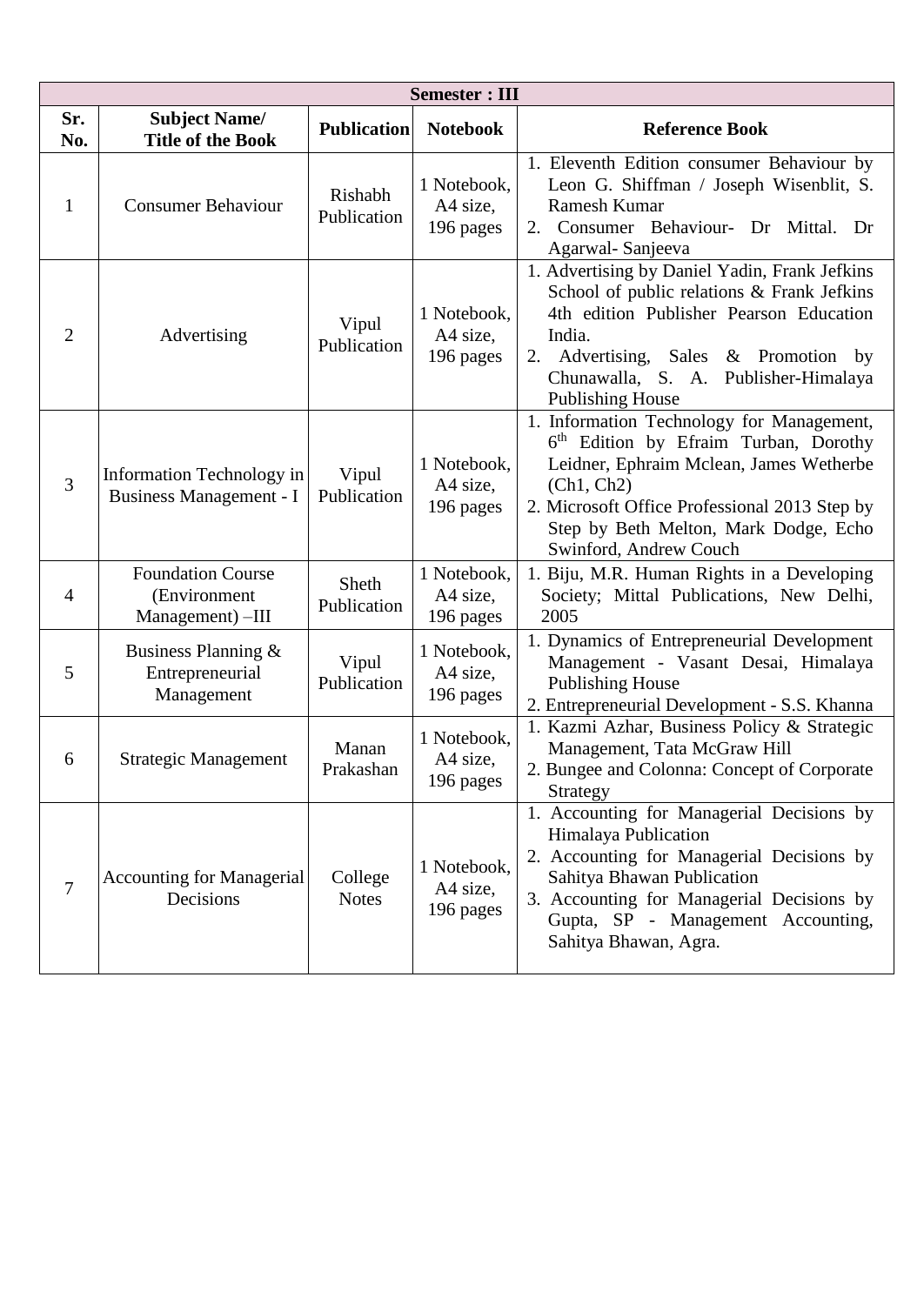|                | <b>Semester</b> : IV                                       |                         |                                      |                                                                                                                                                                                                                                             |  |  |
|----------------|------------------------------------------------------------|-------------------------|--------------------------------------|---------------------------------------------------------------------------------------------------------------------------------------------------------------------------------------------------------------------------------------------|--|--|
| Sr.<br>No.     | <b>Subject Name/</b><br><b>Title of the Book</b>           | <b>Publication</b>      | <b>Notebook</b>                      | <b>Reference Book</b>                                                                                                                                                                                                                       |  |  |
| 1              | <b>Integrated Marketing</b><br>Communication               | Rishabh<br>Publication  | 1 Notebook,<br>A4 size,<br>196 pages | 1. Sixth Edition by Kenneth E. Clow/Donald<br>E. Baack Integrated Advertising, Promotion<br>and Marketing Communications<br>2. Robyn Blakeman Publisher: Rowman &<br>Littlefield-<br>Integrated<br>Marketing<br>Communication               |  |  |
| $\overline{2}$ | <b>Event Marketing</b>                                     | Vipul<br>Publication    | 1 Notebook,<br>A4 size,<br>196 pages | 1. Event Marketing- Author C.A. Preston<br>Publisher-John Wiley<br>2. Event Marketing and Management Author-<br>Sanjaya Singh Gaur, Sanjay V.Saggere-<br><b>Vikas Publisher</b>                                                             |  |  |
| $\overline{3}$ | Information Technology In<br><b>Business Management-II</b> | Vipul<br>Publication    | 1 Notebook,<br>A4 size,<br>196 pages | 1. Microsoft Office Professional 2013 Step by<br>Step                                                                                                                                                                                       |  |  |
| $\overline{4}$ | <b>Foundation Course (Ethics</b><br>& Governance )-IV      | Sheth<br>Publication    | 1 Notebook,<br>A4 size,<br>196 pages | 1. Biju, M.R. Human Rights in a Developing<br>Society; Mittal Publications, New Delhi,<br>2005                                                                                                                                              |  |  |
| 5              | <b>Business Research</b><br>Methods                        | Vipul<br>Publication    | 1 Notebook,<br>A4 size,<br>196 pages | 1. Research for Marketing Decisions Paul E.<br>Green, Donald S. Tull<br>2. Research methodology in Social sciences,<br>O.R. Krishnaswamy, Himalaya Publication                                                                              |  |  |
| 6              | <b>Business Economics-II</b>                               | College<br><b>Notes</b> | 1 Notebook,<br>A4 size,<br>196 pages | 1. Frank Robert. H, Bernanke. Ben S.,<br>Principles of Economics, Tata McGraw<br>Hill, 3 <sup>rd</sup> Edition<br>2. Pal Sumitra, Managerial Economics cases<br>and concepts, Macmillan, New Delhi, 2004                                    |  |  |
| $\overline{7}$ | Production & Total Quality<br>Management                   | Vipul<br>Publication    | 1 Notebook,<br>A4 size,<br>196 pages | 1.<br>Jain<br>K.C.<br>L.N.<br>Agarwal<br>and<br>Production, Planning<br>and Control &<br><b>Industrial Management</b><br>2. Srinivas Gondhalekar and Uday Salunkhe,<br>"Productivity<br>Techniques",<br>Himalaya<br><b>Publishing House</b> |  |  |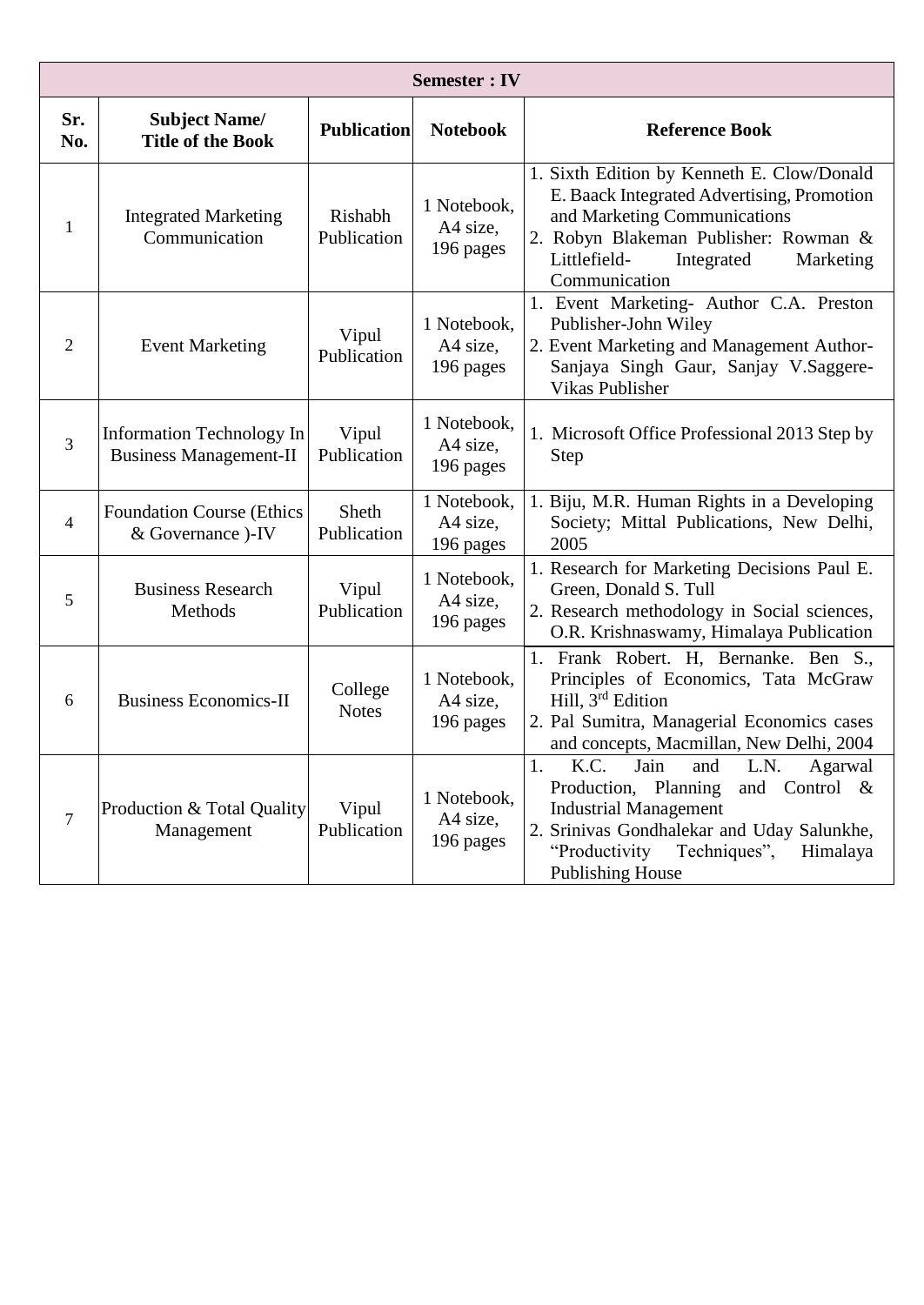|                | <b>Semester: V</b>                               |                      |                                      |                                                                                                                                                                                                                                                  |  |  |
|----------------|--------------------------------------------------|----------------------|--------------------------------------|--------------------------------------------------------------------------------------------------------------------------------------------------------------------------------------------------------------------------------------------------|--|--|
| Sr.<br>No.     | <b>Subject Name/</b><br><b>Title of the Book</b> | <b>Publication</b>   | <b>Notebook</b>                      | <b>Reference Book</b>                                                                                                                                                                                                                            |  |  |
| 1              | <b>Service Marketing</b>                         | Vipul<br>Publication | 1 Notebook,<br>A4 size,<br>196 pages | 1.<br>Service<br>Marketing:<br>Christopher<br>lovelock/Jochen Wirtz, Jayanta Chatterjee<br>7th Edition - Pearson Publication<br>2. Special Indian Edition- Service Marketing<br>Valarie A. Zeithaml/Mary Bitner/Dwayne<br>D. Gremler/Ajay Pandit |  |  |
| $\overline{2}$ | <b>Customer Relationship</b><br>Management       | Sheth<br>Publication | 1 Notebook,<br>A4 size,<br>196 pages | 1. Managing Customer Relation by Dr Shashi<br><b>Singhal Publisher-Notion Press</b><br>Relationship<br>Management<br>Customer<br>2.<br>publisher-Tata McGraw Hill Education<br>India by Sheth Jagdish N.                                         |  |  |
| 3              | <b>Sales and Distribution</b><br>Management      | Vipul<br>Publication | 1 Notebook,<br>A4 size,<br>196 pages | 1. Nag, Sales and Distribution Management,<br>Mcgraw Hill, 2013 Edition<br>2. Dr Matin Khan, Sakes And Distribution<br>Management,<br>Excel<br>Books,<br>1st<br>Edition                                                                          |  |  |
| $\overline{4}$ | <b>E-Commerce and Digital</b><br>Marketing       | Vipul<br>Publication | 1 Notebook,<br>A4 size,<br>196 pages | 1. E-commerce- Thirteen Edition- Pearson<br>publication Author: Kenneth C. Laudon,<br>Carol Guercio Traver<br>2. Digital Marketing-by Dr. Ritika Malik, Ms.<br>Ritika Aggarwal                                                                   |  |  |
| 5              | Logistics and Supply Chain<br>Management         | Vipul<br>Publication | 1 Notebook,<br>A4 size,<br>196 pages | 1. Martin Christopher, Logistics & Supply<br>Management – Strategies<br>Chain<br>for<br>Reducing Cost & Improving Services<br>2. Donald Waters, An Introduction to Supply<br>Chain                                                               |  |  |
| 6              | Corporate Communication<br>& Public Relations    | Vipul<br>Publication | 1 Notebook,<br>A4 size,<br>196 pages | Bhasin Jaspreet Kaur (2012), Customer<br>Relationship Management, Dreamtech<br>Press<br>2. Urvashi Makkar and Harinder Kumar<br>(2013),<br><b>CRM</b><br>Makkar<br>Customer<br>Relationship Management, McGraw Hill<br>Education                 |  |  |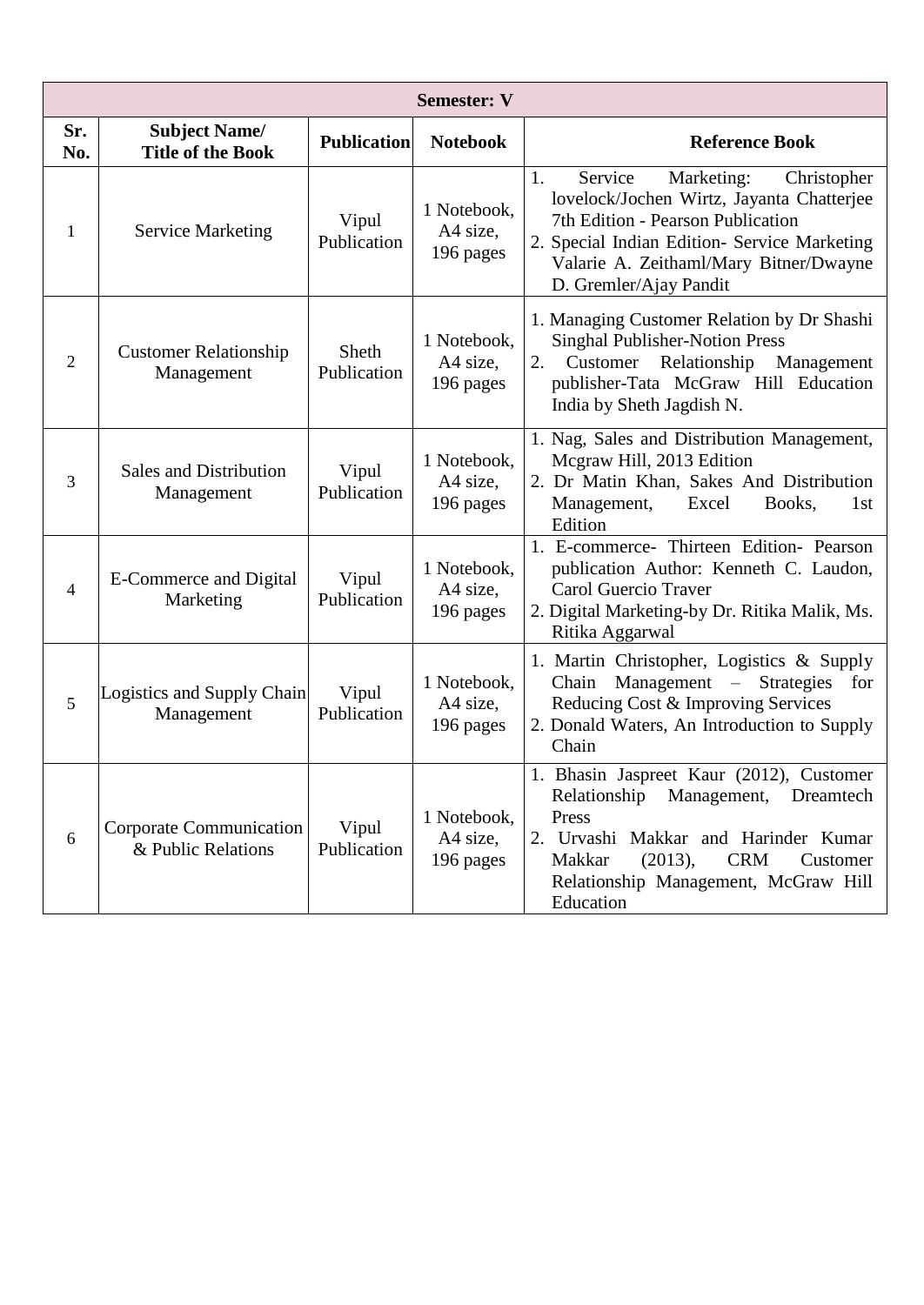|                | <b>Semester: VI</b>                              |                             |                                      |                                                                                                                                                                                   |  |  |
|----------------|--------------------------------------------------|-----------------------------|--------------------------------------|-----------------------------------------------------------------------------------------------------------------------------------------------------------------------------------|--|--|
| Sr.<br>No.     | <b>Subject Name/</b><br><b>Title of the Book</b> | <b>Publication</b>          | <b>Notebook</b>                      | <b>Reference Book</b>                                                                                                                                                             |  |  |
| $\mathbf{1}$   | <b>Brand Management</b>                          | Vipul<br>Publication        | 1 Notebook,<br>A4 size,<br>196 pages | 1. Sheth publication,<br>Strategic<br>2.<br><b>Brand</b><br>Management<br>Kevin Lane Keller, 1997                                                                                 |  |  |
| $\overline{2}$ | Retail Management                                | Vipul<br>Publication        | 1 Notebook,<br>A4 size,<br>196 pages | 1. Retail Management- Publisher- Pearson<br>Author-Gibson G<br>2.<br>Retail<br>Vedamani<br>Management-<br>AuthorJ.K.Nayak,<br>Prakash<br>C.Dash<br>Publisher-Cengage India        |  |  |
| 3              | <b>International Marketing</b>                   | <b>Sheth</b><br>Publication | 1 Notebook,<br>A4 size,<br>196 pages | 1. International Marketing-Masaakai Mike<br>Kotabe, Kristiaan Helsen Publisher-Wiley<br>India<br>2. Sahitya Bhawan Publications International<br>Marketing by Dr. Shalini Agrawal |  |  |
| $\overline{4}$ | Media Planning And<br>Management                 | Vipul<br>Publication        | 1 Notebook,<br>A4 size,<br>196 pages | 1. Sheth publication<br>2. Roger Baron Advertising Media Planning,<br><b>Seventh Edition</b>                                                                                      |  |  |
| 5              | <b>Operation Research</b>                        | <b>Sheth</b><br>Publication | 1 Notebook,<br>A4 size,<br>196 pages | 1. Taha H.A., Operations Research - An<br>Introduction, 6th Edition, Hall of India<br>2. Bronson R, Operations Research, 2nd<br>Edition, Shaum's Outline Series                   |  |  |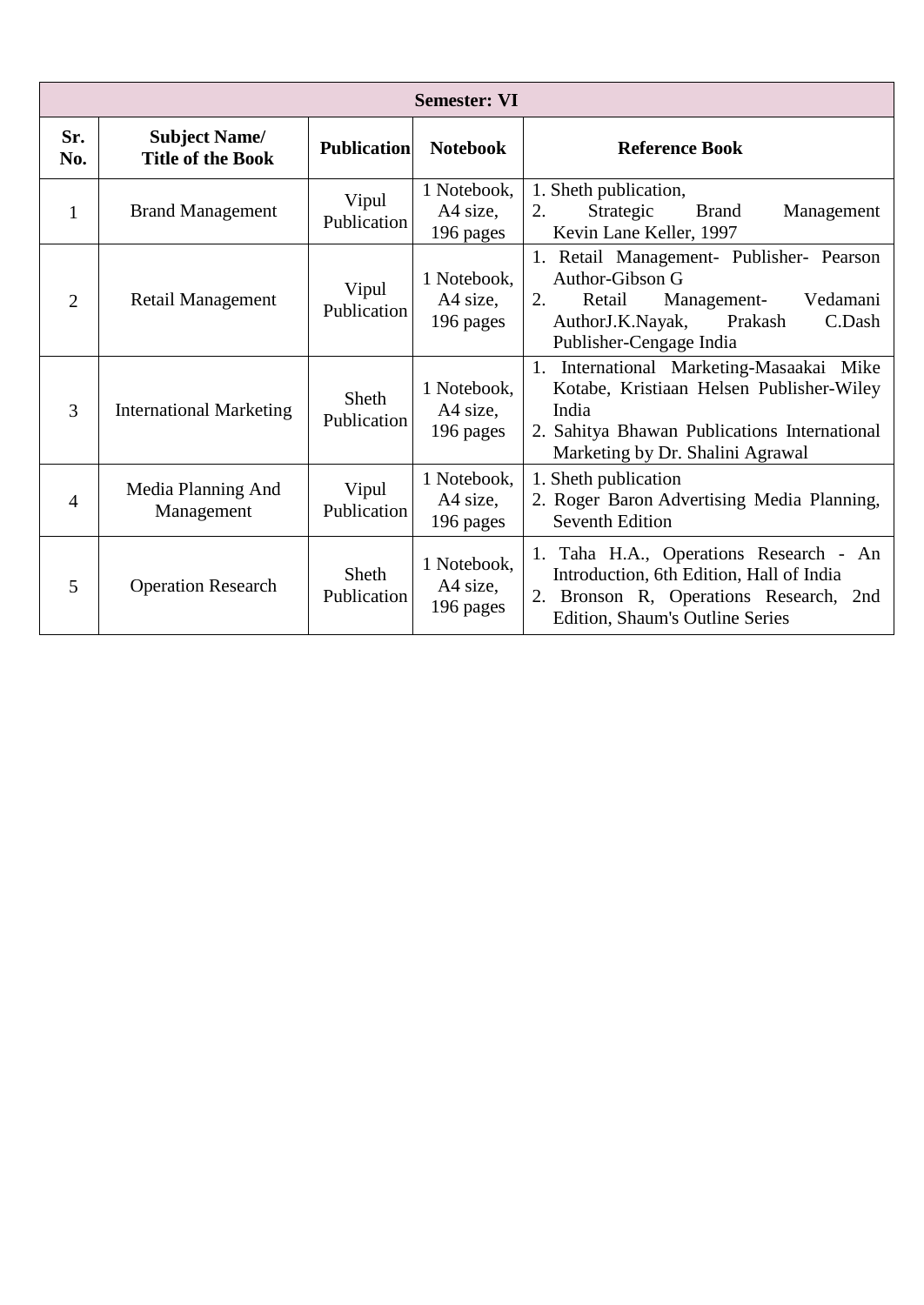

Г

Shri G.P.M. Degree College

**Degree College : Affiliated to University of Mumbai.**

**Junior College : Recognized by Maharashtra State Board of Secondary & Higher Secondary Education Pune.**

### **(Committed to Excellence in Education)**

# **Course : BMS-Finance BOOKLIST : 2022-23**

|              | Semester : I                                     |                         |                                      |                                                                                                                                                                                                   |  |  |
|--------------|--------------------------------------------------|-------------------------|--------------------------------------|---------------------------------------------------------------------------------------------------------------------------------------------------------------------------------------------------|--|--|
| Sr.<br>No.   | <b>Subject Name/</b><br><b>Title of the Book</b> | <b>Publication</b>      | <b>Notebook</b>                      | <b>Reference Book</b>                                                                                                                                                                             |  |  |
| $\mathbf{1}$ | Introduction to Financial<br>Accounts            | College<br><b>Notes</b> | 1 Notebook,<br>A4 size,<br>196 pages | 1. Financial Accounting by P. C. Tulsian,<br>Pearson Publications, New Delhi.<br>2. Financial accounting and Management by<br>Chaudhari Chopade and Sheth Publisher                               |  |  |
| 2            | <b>Business Law</b>                              | Manan<br>Prakashan      | 1 Notebook,<br>A4 size,<br>196 pages | 1. Elements of mercantile Law - N.D. Kapoor<br>2. Business Law - P.C. Tulsian                                                                                                                     |  |  |
| 3            | <b>Business Statistics</b>                       | College<br><b>Notes</b> | 1 Notebook,<br>A4 size,<br>196 pages | 1. Statistics of Management, Richard Levin &<br>David S. Rubin, Prentice Hall of India, New<br>Delhi.<br>2. Fundamental of Statistics, S C Gupta,<br>Himalaya Publication House.                  |  |  |
| 4            | <b>Business Communication - I</b>                | Manan<br>Prakashan      | 1 Notebook,<br>A4 size,<br>196 pages | 1. Agarwal, Anju D, 1989 - A Practical<br>Handbook for Consumers, IBH.<br>2. Balan, K.R. and Rayudu C.S. (1996)<br>Effective Communication, Beacon, New<br>Delhi.                                 |  |  |
| 5            | Foundation Course - I                            | Manan<br>Prakashan      | 1 Notebook,<br>A4 size,<br>196 pages | 1. Singh, V.S., Pandey, D.N. and Chaudhry, P.<br>2010. Urban forests and open green spaces:<br>lessons for Jaipur, Rajasthan India. Jaipur:<br>Rajasthan State Pollution Control Board.           |  |  |
| 6            | Foundation of Human Skills                       | Manan<br>Prakashan      | 1 Notebook,<br>A4 size,<br>196 pages | Foundation<br>1.<br>of Human<br>Development<br>Publisher Orient Blackswan Pvt Ltd by Asha<br>Singh<br>2. Foundation of Human Skills Rishabh<br>Publication House by Champa Lalwani                |  |  |
| 7            | <b>Business Economics - I</b>                    | College<br><b>Notes</b> | 1 Notebook,<br>A4 size,<br>196 pages | 1. Mehta, P.L.: Managerial Economics -<br>Analysis, Problem and Cases, S. Chand &<br>Sons, N. Delhi, 2000.<br>2. Gregory Mankiw., Principles of Economics,<br>Thomson Southwestern, 2002 reprint. |  |  |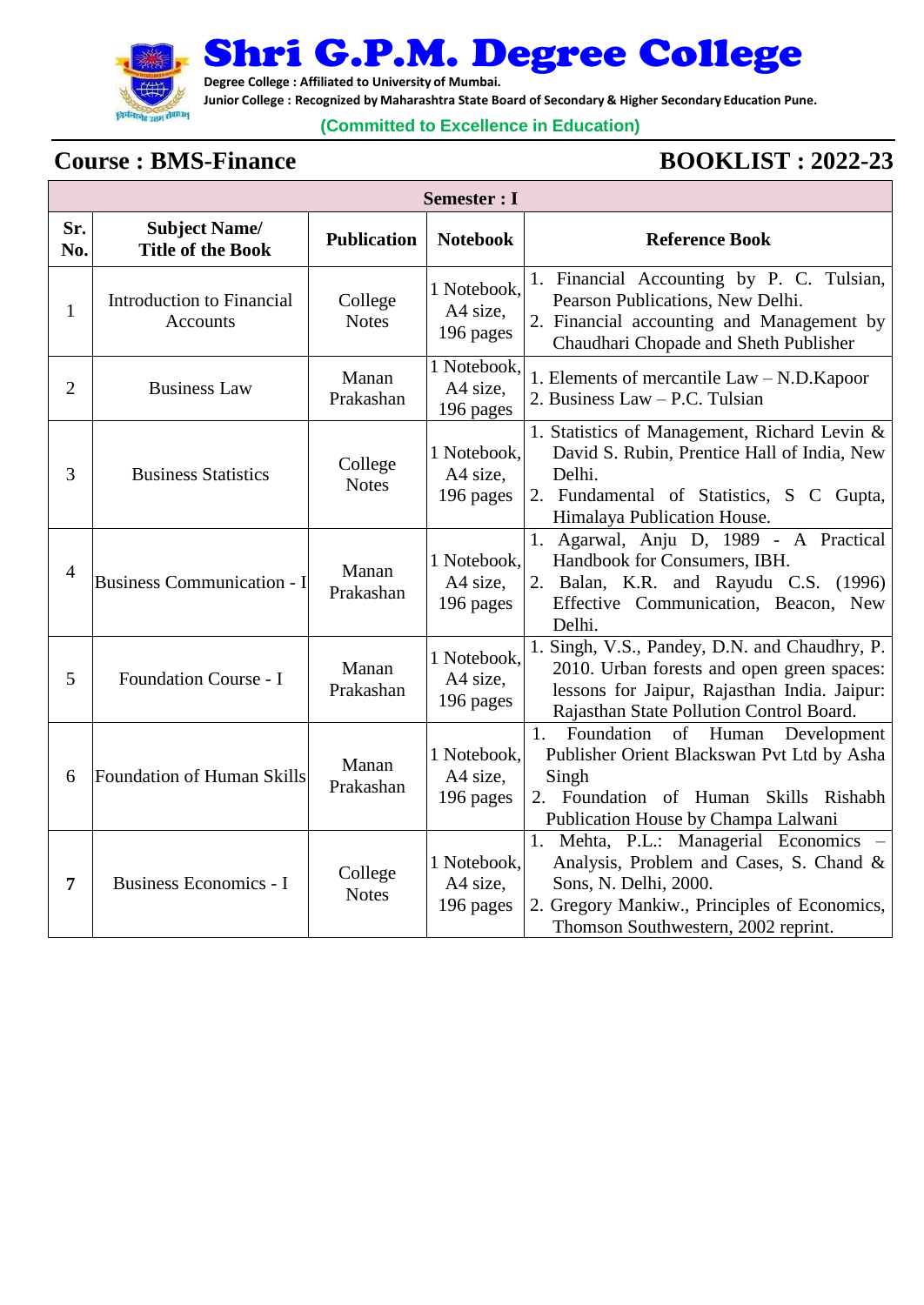|                | <b>Semester</b> : II                             |                    |                                      |                                                                                                                                                                                                          |  |  |
|----------------|--------------------------------------------------|--------------------|--------------------------------------|----------------------------------------------------------------------------------------------------------------------------------------------------------------------------------------------------------|--|--|
| Sr.<br>No.     | <b>Subject Name/</b><br><b>Title of the Book</b> | <b>Publication</b> | <b>Notebook</b>                      | <b>Reference Book</b>                                                                                                                                                                                    |  |  |
| $\mathbf{1}$   | Principles of Marketing                          | Manan<br>Prakashan | 1 Notebook,<br>A4 size,<br>196 pages | 1. Kotlar, Philip, Marketing Management,<br>Prentice-Hall, New Delhi<br>2. Pillai R S, Bagavathi, Modern Marketing                                                                                       |  |  |
| $\overline{2}$ | <b>Industrial Law</b>                            | Manan<br>Prakashan | 1 Notebook,<br>A4 size,<br>196 pages | 1. Labour and Industrial Laws, P.K.Padhi,<br><b>Eastern Economy Edition</b><br>2. Industrial Law, Mr. N.D. Kapoor, Sultan<br>Chand                                                                       |  |  |
| 3              | <b>Business Mathematics</b>                      | Manan<br>Prakashan | 1 Notebook,<br>A4 size,<br>196 pages | 1. Business Mathematics by Dr. Amarnath<br>Dikshit & Dr. Jinendra Kumar Jain.<br>2. Mathematics for Economics and Finance,<br>Martin Anthony, Norman Biggs, Cambridge<br>low-price editions, 2000        |  |  |
| $\overline{4}$ | <b>Business Communication -</b><br>$\mathbf{I}$  | Manan<br>Prakashan | 1 Notebook,<br>A4 size,<br>196 pages | Agarwal, Anju D, 1989, A Practical<br>1.<br>Handbook for Consumers, IBH<br>2. Balan, K.R. and Rayudu C.S.(1996)<br>Effective Communication, Beacon New<br>Delhi                                          |  |  |
| 5              | <b>Foundation Course - II</b>                    | Manan<br>Prakashan | 1 Notebook,<br>A4 size,<br>196 pages | Singh, V.S., Pandey, D.N. and Chaudhry, P.<br>2010. Urban forests and open green spaces:<br>lessons for Jaipur, Rajasthan India. Jaipur:<br>Rajasthan State Pollution Control Board                      |  |  |
| 6              | <b>Business Environment</b>                      | Manan<br>Prakashan | 1 Notebook,<br>A4 size,<br>196 pages | 1. Kumar, P. 2009. Assessment of economic<br>drivers of land-use<br>change in urban<br>ecosystems of Delhi, India. AMBIO: A<br>Journal of the Human Environment, 38: 35-<br>39. Nagendra, H., Sudhira H. |  |  |
| 7              | Principles of Management                         | Manan<br>Prakashan | 1 Notebook,<br>A4 size,<br>196 pages | 1. P.L.Gangopadhyay, Nimai Bagchi-Dey<br><b>Book Concern</b><br>2. Dr. J. Jayasankar Margham Publication                                                                                                 |  |  |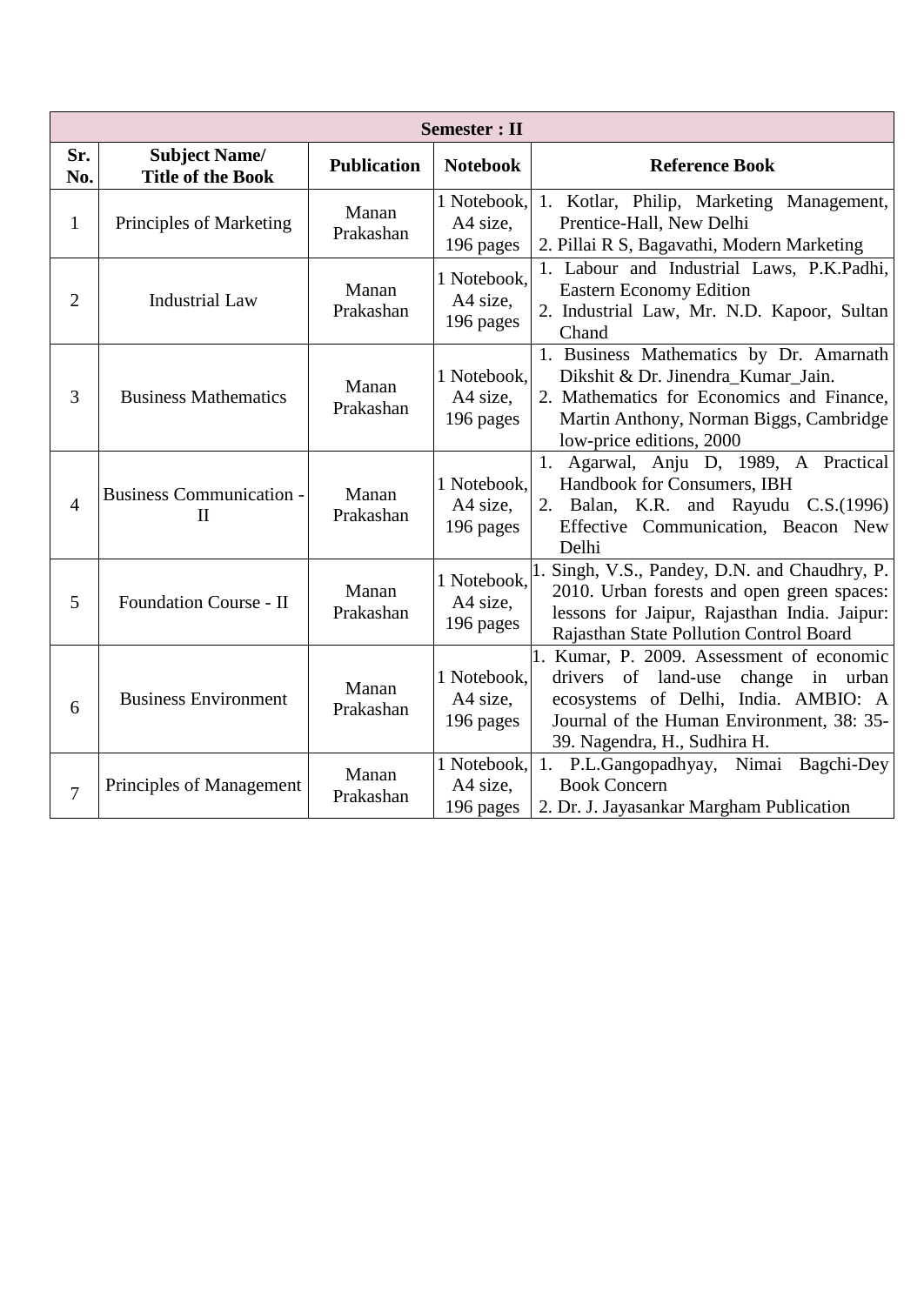|                | <b>Semester: III</b>                                           |                      |                                      |                                                                                                                                                                                                                                                                              |  |  |
|----------------|----------------------------------------------------------------|----------------------|--------------------------------------|------------------------------------------------------------------------------------------------------------------------------------------------------------------------------------------------------------------------------------------------------------------------------|--|--|
| Sr.<br>No.     | <b>Subject Name/</b><br><b>Title of the Book</b>               | <b>Publication</b>   | <b>Notebook</b>                      | <b>Reference Book</b>                                                                                                                                                                                                                                                        |  |  |
| $\mathbf{1}$   | <b>Equity and Debt Market</b>                                  | Manan<br>Prakashan   | 1 Notebook,<br>A4 size,<br>196 pages | 1. Welsch, Glenn A., Ronald W. Hilton, and<br>Paul N. Gordan - Budgeting, Profit and<br>Control, Prentice-Hall, Delhi                                                                                                                                                        |  |  |
| $\overline{2}$ | Corporate Finance                                              | Manan<br>Prakashan   | 1 Notebook.<br>A4 size,<br>196 pages | George<br>Financial<br>Foster,<br>Statement<br>1.<br>Analysis, 2nd ed., Pearson Education Pvt<br>Ltd<br>2. Prasanna Chandra - Financial Management -<br>Tata - McGraw Hill                                                                                                   |  |  |
| 3              | Information Technology in<br><b>Business Management - I</b>    | Vipul<br>Publication | 1 Notebook,<br>A4 size,<br>196 pages | 1. Information Technology for Management,<br>6 <sup>th</sup> Edition by Efraim Turban, Dorothy<br>Leidner, Ephraim Mclean, James Wether be<br>(Ch1, Ch2)<br>2. Microsoft Office Professional 2013 Step by<br>Step By Beth Melton, Mark Dodge, Echo<br>Swinford, Andrew Couch |  |  |
| $\overline{4}$ | <b>Foundation Course</b><br>(Environmental<br>Management) -III | Sheth<br>Publication | 1 Notebook,<br>A4 size,<br>196 pages | 1. Biju, M.R. Human Rights in a Developing<br>Society; Mittal Publications, New Delhi,<br>2005                                                                                                                                                                               |  |  |
| 5              | Business Planning &<br>Entrepreneurial<br>Management           | Manan<br>Prakashan   | 1 Notebook,<br>A4 size,<br>196 pages | 1. Dynamics of Entrepreneurial Development<br>Management<br>Vasant<br>Desai,<br>Himalaya Publishing House<br>2. Entrepreneurial Development - S.S. Khanna                                                                                                                    |  |  |
| 6              | <b>Strategic Management</b>                                    | Manan<br>Prakashan   | 1 Notebook,<br>A4 size,<br>196 pages | 1. Kazmi Azhar, Business Policy & Strategic<br>Management, Tata McGraw Hill<br>2. Bungee and Colonna: Concept of Corporate<br>Strategy                                                                                                                                       |  |  |
| $\overline{7}$ | <b>Accounting for Managerial</b><br>Decisions                  | Manan<br>Prakashan   | 1 Notebook,<br>A4 size,<br>196 pages | 1. Himalaya Publication<br>2. Sahitya Bhawan Publication<br>3. Gupta, SP - Management Accounting,<br>Sahitya Bhawan, Agra                                                                                                                                                    |  |  |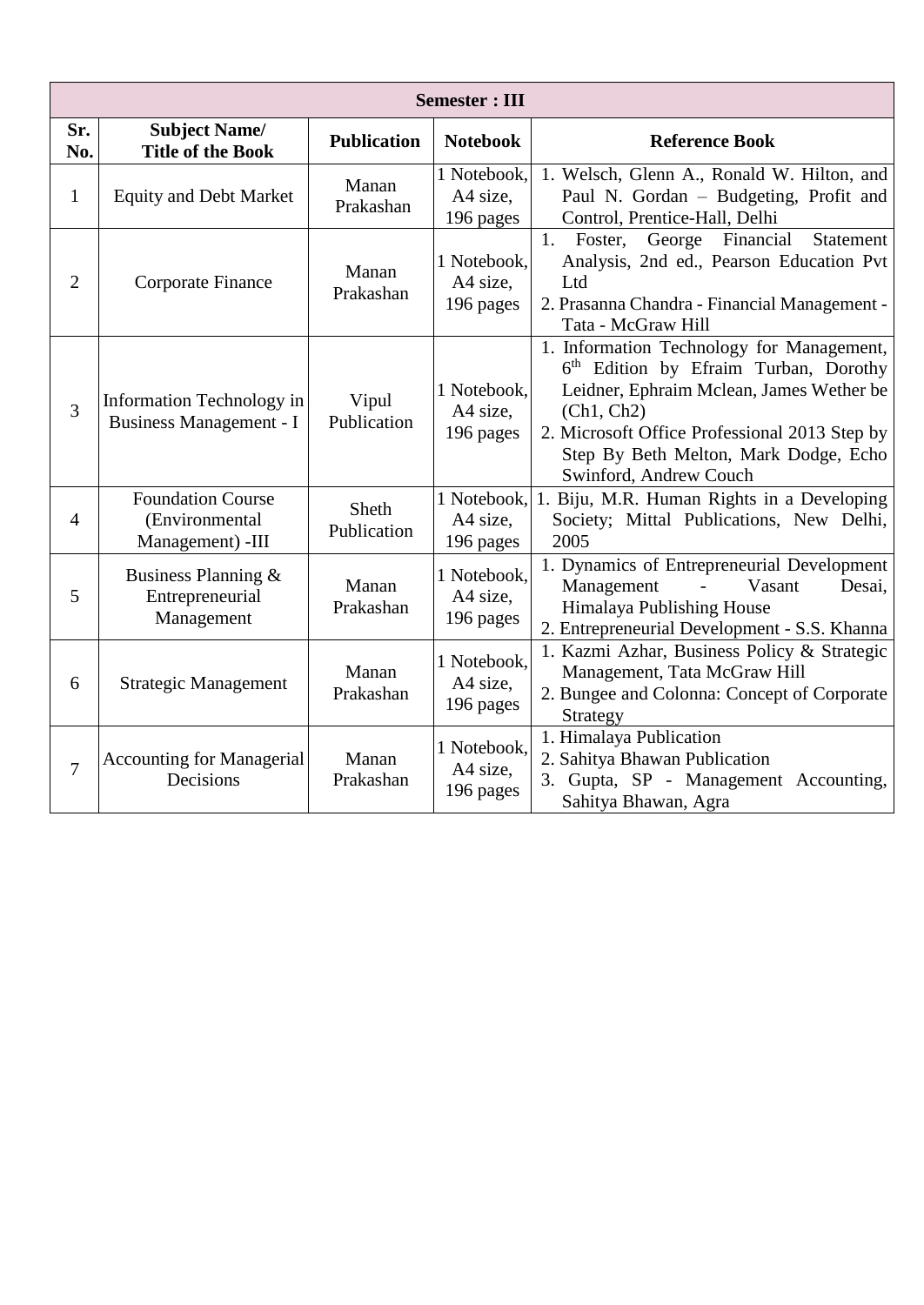|                | <b>Semester:IV</b>                                         |                      |                                      |                                                                                                                                                                                                                                   |  |
|----------------|------------------------------------------------------------|----------------------|--------------------------------------|-----------------------------------------------------------------------------------------------------------------------------------------------------------------------------------------------------------------------------------|--|
| Sr.<br>No.     | <b>Subject Name/</b><br><b>Title of the Book</b>           | <b>Publication</b>   | <b>Notebook</b>                      | <b>Reference Book</b>                                                                                                                                                                                                             |  |
| $\mathbf{1}$   | Auditing                                                   | Vipul<br>Publication | 1 Notebook,<br>A4 size,<br>196 pages | 1. Dr.S Meenakumari – Fundamentals of<br>Auditing<br>2. Baldev Sachdeva & Jagwant Singh Pardeep<br>Kumar – Auditing theory $&$ Practice                                                                                           |  |
| $\overline{2}$ | <b>Corporate Restructuring</b>                             | Vipul<br>Publication | 1 Notebook,<br>A4 size,<br>196 pages | Financial<br>George<br>Statement<br>Foster,<br>2nd ed., Pearson Education Pvt<br>Analysis,<br>Ltd                                                                                                                                 |  |
| 3              | Information Technology In<br><b>Business Management-II</b> | Vipul<br>Publication | 1 Notebook,<br>A4 size,<br>196 pages | 1. Information Technology for Management,<br>Sheth Publication.<br>2. Microsoft Office Professional 2013 Step by<br>Step                                                                                                          |  |
| $\overline{4}$ | <b>Foundation Course (Ethics)</b><br>& Governance )-IV     | Sheth<br>Publication | 1 Notebook,<br>A4 size,<br>196 pages | Biju, M.R. Human Rights in a Developing<br>Society; Mittal Publications, New Delhi,<br>2005                                                                                                                                       |  |
| 5              | <b>Business Research</b><br>Methods                        | Vipul<br>Publication | 1 Notebook,<br>A4 size,<br>196 pages | 1. Research for Marketing Decisions Paul E.<br>Green, Donald S. Tull<br>2. Research methodology in Social sciences,<br>O.R.Krishnaswamy, Himalaya Publication                                                                     |  |
| 6              | <b>Business Economics-II</b>                               | Manan<br>Prakashan   | 1 Notebook,<br>A4 size,<br>196 pages | 1. Frank Robert. H, Bernanke. Ben S.,<br>Principles of Economics (Tata McGraw<br>Hill, Edition 3<br>2. Pal Sumitra, Managerial Economics cases<br>and concepts, Macmillan, New Delhi, 2004                                        |  |
| 7              | Production & Total Quality<br>Management                   | Vipul<br>Publication | 1 Notebook,<br>A4 size,<br>196 pages | 1. K.C. Jain and L.N. Agarwal Production,<br>Control<br>$\&$<br>Planning<br>and<br>Industrial<br>Management<br>2. Srinivas Gondhalekar and Uday Salunkhe,<br>"Productivity<br>Techniques",<br>Himalaya<br><b>Publishing House</b> |  |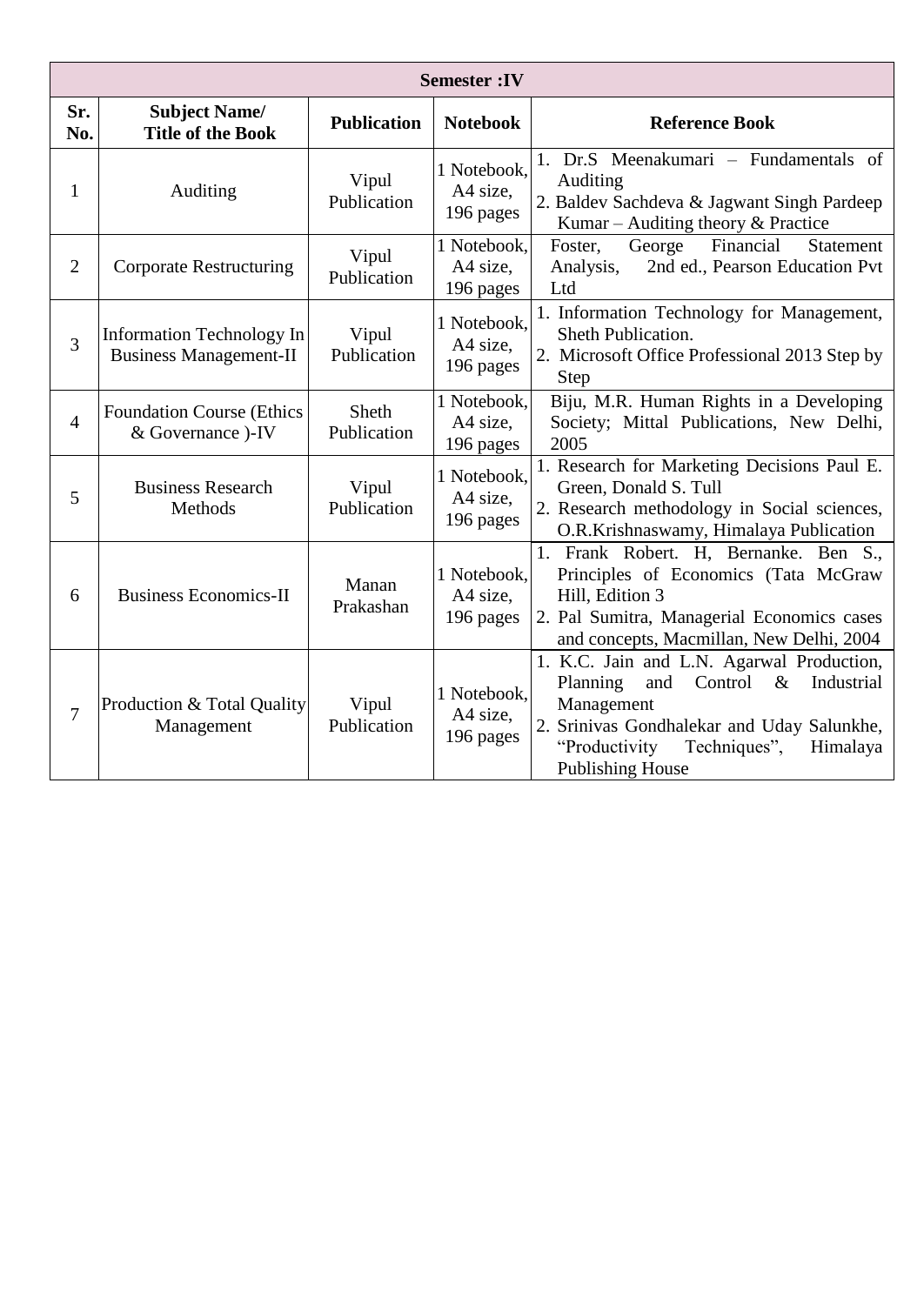|                | <b>Semester: V</b>                                 |                      |                                         |                                                                                                                                                                                                                                        |  |  |
|----------------|----------------------------------------------------|----------------------|-----------------------------------------|----------------------------------------------------------------------------------------------------------------------------------------------------------------------------------------------------------------------------------------|--|--|
| Sr.<br>No.     | <b>Subject Name/</b><br><b>Title of the Book</b>   | <b>Publication</b>   | <b>Notebook</b>                         | <b>Reference Book</b>                                                                                                                                                                                                                  |  |  |
| $\mathbf{1}$   | Logistics and Supply Chain<br>Management           | Vipul<br>Publication | 1 Notebook.<br>A4 size,<br>196 pages    | 1. Martin Christopher, Logistics & Supply<br>Chain<br>Management-<br><b>Strategies</b><br>for<br>Reducing Cost & Improving Services<br>2. Donald Waters, An Introduction to Supply<br>Chain                                            |  |  |
| $\overline{2}$ | Corporate Communication<br>& Public Relations      | Vipul<br>Publication | 1 Notebook.<br>A4 size,<br>196 pages    | 1. Bhasin Jaspreet Kaur (2012), Customer<br>Management, Dreamtech<br>Relationship<br>Press.<br>2. Urvashi Makkar and Harinder Kumar<br><b>CRM</b><br>Makkar,<br>2013.<br>Customer<br>Relationship Management, McGraw Hill<br>Education |  |  |
| 3              | <b>Investment Analysis</b><br>Portfolio Management | Vipul<br>Publication | 1 Notebook,<br>A4 size,<br>196 pages    | 1. Kevin. S, Security Analysis and Portfolio<br>Management<br>2. Prasanna Chandra, Security Analysis &<br>Portfolio Management                                                                                                         |  |  |
| $\overline{4}$ | <b>Wealth Management</b>                           | Vipul<br>Publication | 1 Notebook,<br>A4 size,<br>196 pages    | 1. Harold Evensky, Wealth Management,<br><b>McGraw Hill Publication</b><br>Harold Evensky, The new<br>wealth<br>2.<br>Management, CFA Institute Investment<br><b>Series Publication</b>                                                |  |  |
| 5              | <b>Financial Accounting</b>                        | Vipul<br>Publication | 1 Notebook, 1.<br>A4 size,<br>196 pages | Accounting Standards and Corporate<br>Accounting Practices, Taxmann, T.P. Ghosh                                                                                                                                                        |  |  |
| 6              | <b>Direct Taxes</b>                                | Sheth<br>Publication | 1 Notebook,<br>A4 size.<br>196 pages    | 1. Income Tax Act- Bare act<br>2. Dr. V K Singhania-Direct Tax Law &<br>Practice                                                                                                                                                       |  |  |